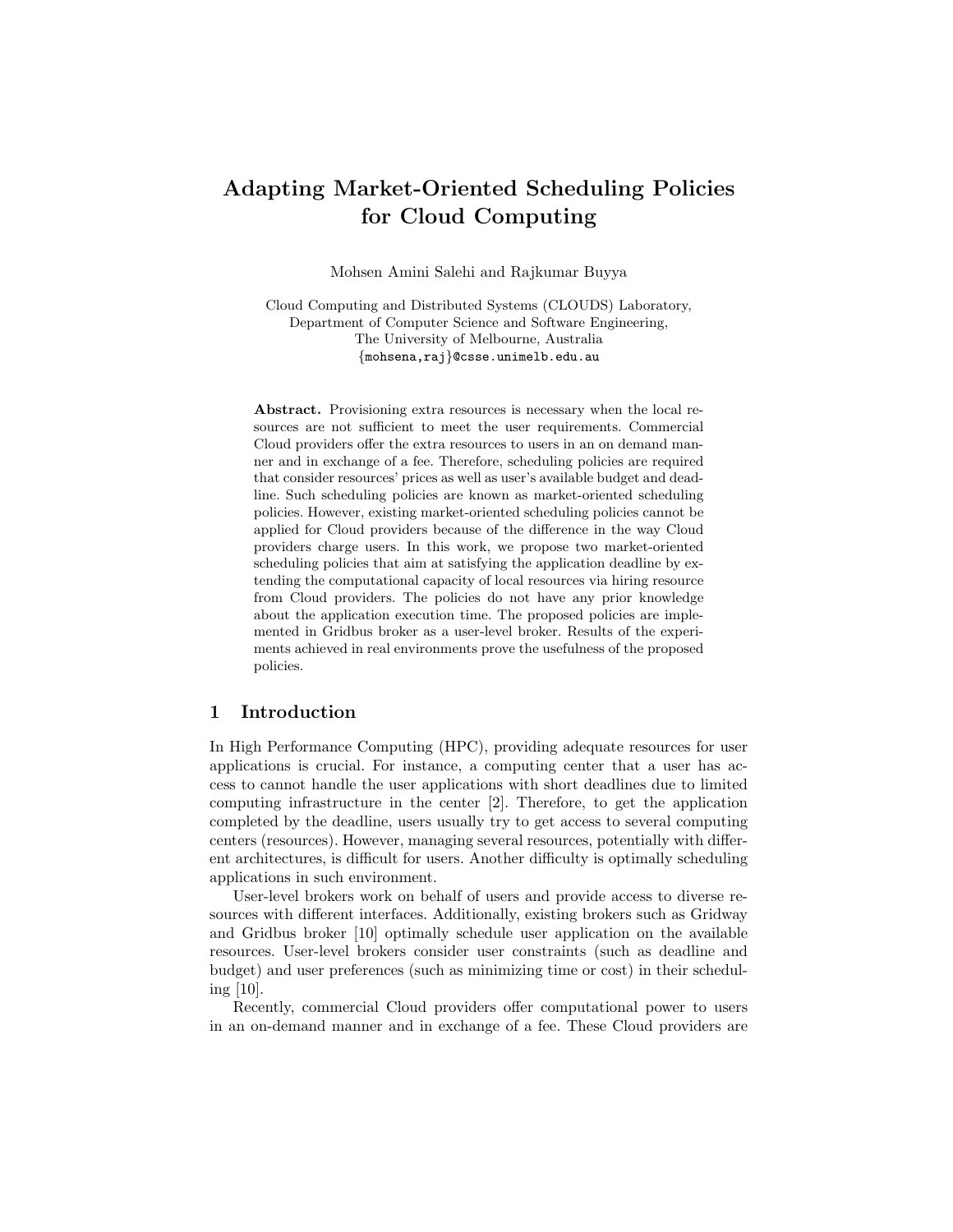also known as Infrastructure as a Service (IaaS) providers and charge users in a pay-as-you-go fashion. For instance, in Amazon Elastic Compute Cloud (Amazon EC2) [1], which is a popular IaaS provider, users are charged in an hourly basis for computational resources. In this paper, we term this charging period as "charging cycle".

The computational power offered by IaaS providers can compensate for the limited computational capacity of non-commercial local resources when they are not enough to meet the user deadline. However, as mentioned earlier, getting access to this extra computational power incurs cost for the user. In fact, there is a trade-off between spending budget to get resources from IaaS providers and running the application on local resources.

Therefore, the problem we are dealing with is how scheduling policies inside the broker can benefit from resources supplied by the IaaS providers in addition to the local resources to get the user application completed by the requested deadline and provided budget. Furthermore, we assume that the end user does not have any knowledge about the application execution time. The problem is more complicated when we consider the user preference in terms of time minimization or cost minimization in addition to the budget and deadline limitations. Such scheduling policies are broadly termed market-oriented scheduling policies [3].

Buyya et al. [3] propose scheduling policies to address the time minimization and cost minimization problem in the context of Grid computing. They term their proposed policies DBC (Deadline Budget Constraint) scheduling policies and define them as follows:

- Time Optimization: minimizing time, within time and budget constraints.
- Cost Optimization: minimizing cost, within time and budget constraints.

However, Buyya et al. do not consider the mixture of non-commercial and commercial resources. Moreover, there are some differences in hiring resources from IaaS providers and assumptions in mentioned DBC policies. One difference is that in the policies proposed by Buyya et al., the user is charged when a job is submitted to a resource. Nevertheless, IaaS providers charge users as soon as a resource is allocated to the user regardless of being deployed by the user or not [9]. Another difference is that current IaaS providers charge users in an hourly basis, whereas in these policies [3] user is charged in cpu-per-second basis. These differences raise the need to propose new DBC scheduling policies to meet the user constrains by hiring resources from IaaS providers.

In this work, we propose two scheduling policies (namely Cost Optimization and Time Optimization) to increase the computational power of the local resources and complete the application by the given deadline and budget.

In summary, our work makes the following contributions:

– We propose the Cost Optimization and the Time Optimization scheduling policies that increase the computational capacity of the local resources by hiring resources from IaaS providers to meet the application deadline within a budget.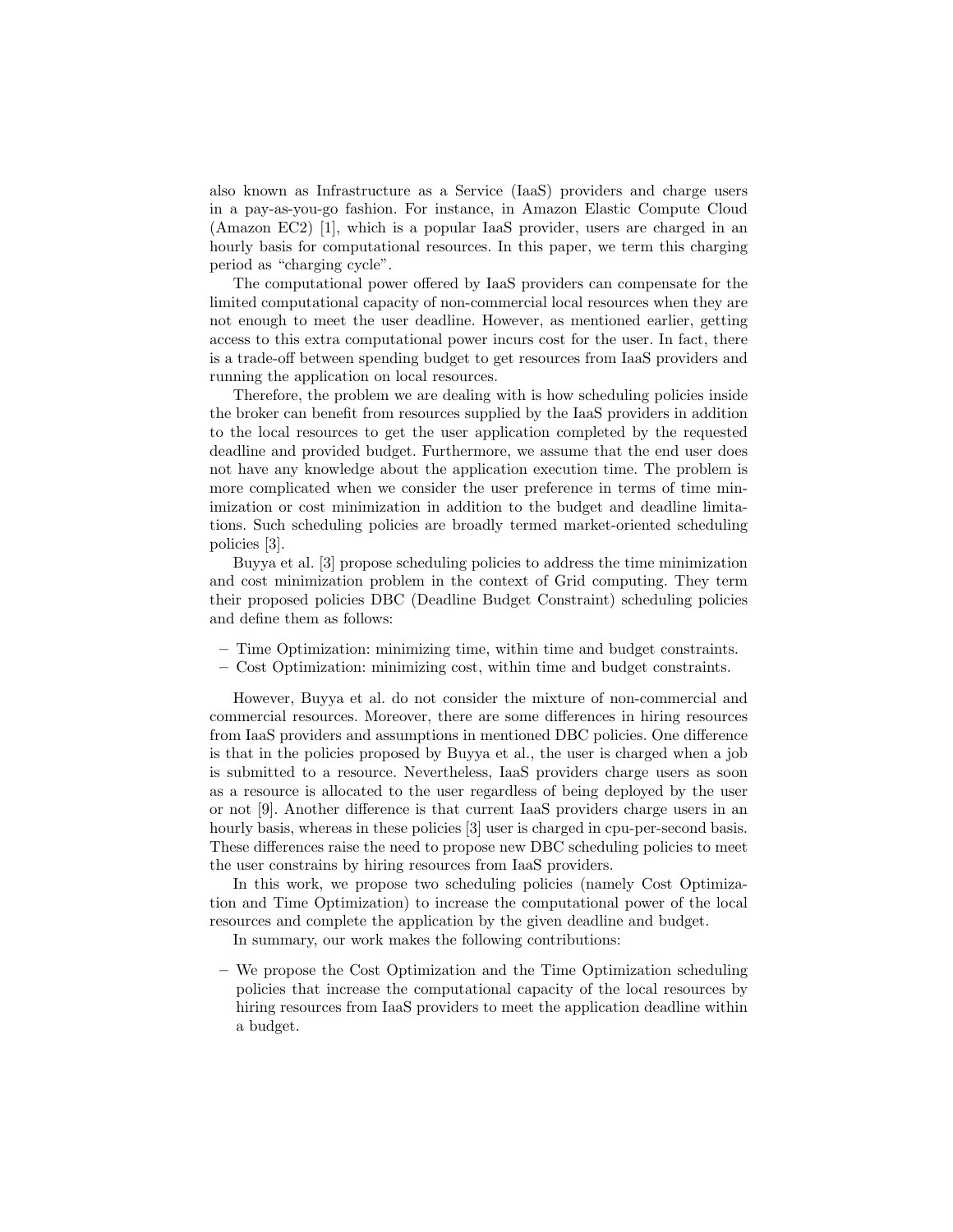- We extend Gridbus broker (as a user-level broker) to hire resources from Amazon EC2 (as an IaaS provider).
- We evaluate the proposed policies in a real environment by considering different performance metrics.

The rest of this paper is organized as follows. In Section 2, related works in the area are introduced. Proposed scheduling policies are described in Section 3. Details of implementation are described in Section 4. Then, in Section 5, we describe the experiments for evaluating the efficiency of the new policies. Finally, conclusion and future works are provided in Section 6.

## 2 Related Work

A number of research projects have been undertaken over the last few years on provisioning resources based on IaaS providers. The approach taken in these research projects typically consists of deploying resources offered by IaaS providers in two levels. One approach is using resources offered by IaaS providers at resource provisioning level, the other approach deploys resources offered by the IaaS provider at broker (user) level. In this section, a review of these works is provided.

#### 2.1 Deploying Cloud resources at resource provisioning level

The common feature of these systems is that they do not consider user constrains such as deadline or budget in hiring resources from IaaS providers. In other words, in these works resources offered by IaaS providers are used in order to satisfy system level criteria such as handling peak load.

Table 1. Comparing different aspects of resource provisioning mechanisms from IaaS providers

| <b>Proposed Policy</b>   | Non-User<br>Use |                    | con-User Trans-Scheduling |              | Goal                         |
|--------------------------|-----------------|--------------------|---------------------------|--------------|------------------------------|
|                          | Cloud           | Re-strains         | parency                   | Level        |                              |
|                          | sources         |                    |                           |              |                              |
| OpenNebula [5]           | Local           | No                 | Yes                       | System-level | Handling peak load           |
| Llorenete et al. [6]     | andNo<br>Local  |                    | Yes                       | System-level | Provision extra resources to |
|                          | grid(Globus     |                    |                           |              | handle peak load             |
|                          | enabled)        |                    |                           |              |                              |
| Assunção et al. [4]      | Local           | Yes (Budget)       | Yes                       | System level | Handling peak load           |
| Vazquez et al. [2]       | and No<br>Local |                    | lΝo                       | User level   | Federating several providers |
|                          | grid(Globus     |                    |                           |              | from Grid and Cloud          |
|                          | enabled)        |                    |                           |              |                              |
| Silva et al. [8]         | No.             | Yes (Budget)       | <b>No</b>                 | User level   | Run Bag-Of-Task applica-     |
|                          |                 |                    |                           |              | tion on Cloud                |
| Time and Cost Opti-Local |                 | (Budget Yes<br>Yes |                           | User level   | Minimizing completion time   |
| mization (this paper)    |                 | and Deadline)      |                           |              | and incurred cost within a   |
|                          |                 |                    |                           |              | deadline and budget          |

OpenNebula [5] is a system that can manage several virtualization platforms, such as Xen, inside a cluster. OpenNebula is able to hire resources from IaaS providers, such as Amazon EC2, in an on-demand manner. In OpenNebula hiring resources from Amazon happens when the capacity of local resources is being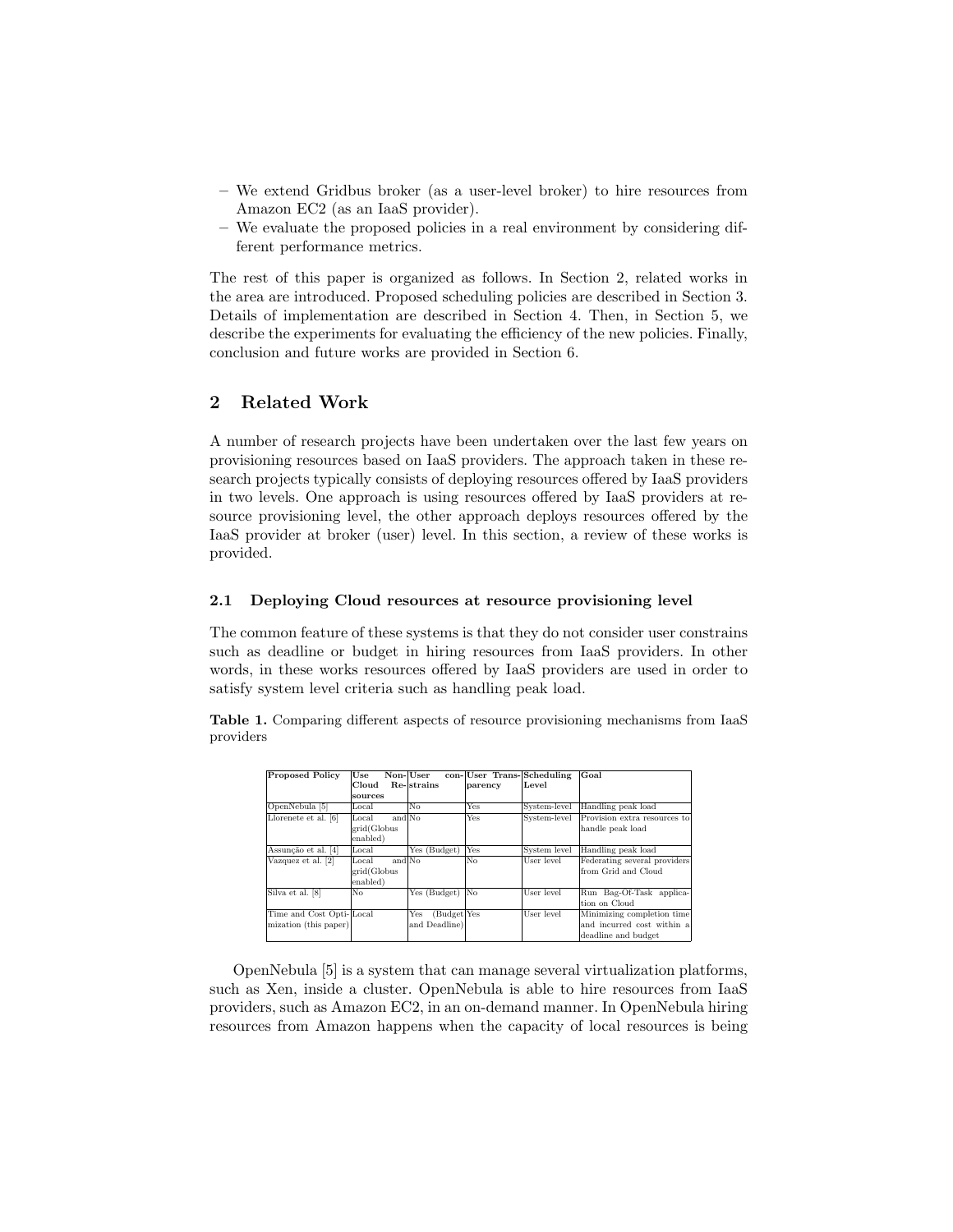saturated. Llorente et al. [6] extend OpenNebula to provision excess resources for high performance applications in a cluster or grid to handle peak load.

Assunção et al. [4] evaluate the cost-benefit of deploying different scheduling policies, such as conservative backfilling and aggressive backfilling for an organization to extend its computing infrastructure by allocating resources from an IaaS provider. However, our work proposes cost and deadline aware scheduling policies for user application.

#### 2.2 Deploying Cloud resources at broker (user) level

Vazquez et al. [2] propose dynamic provisioning mechanism by federating grid resources from different domains with different interfaces along with resources from IaaS providers. The federation is achieved through GridWay.

In this solution all the resources have to support Globus Toolkit (GT). Even in the case of resources from IaaS providers, Gridway can just awake resources with the Globus adapter. Since this work takes advantage of resources from IaaS providers in the user-level broker, it is similar to our work. However, GridWay neither considers the user constraint in terms of budget nor the user preferences in terms of time or cost minimization. In the mentioned work [2], it is stated that investigating cost-aware scheduling policies for resources from an IaaS provider is required and, in fact, our work addresses this requirement.

Silva et al. [8] propose a mechanism for creating optimal number of resources on Cloud based on the trade-off between budget and speedup. This work considers Bag-of-Tasks applications where the run times are not known in advance. In fact, heuristics proposed by Silva et al. [8] focus on predicting the workload. Nonetheless, our work focuses on providing scheduling policies to satisfy user preferences and we do not deal with workload prediction issues.

In Table 1 different systems that provision resources from IaaS providers are compared from different aspects. This table also reveals the differences of our proposed policies with similar works in the area.

## 3 Proposed Policy

Scheduling applications is complex when a user places constraints such as execution time and computation cost. Satisfying such requirements is challenging specifically when the local resources are limited in computational capacity and the execution time of the application is not known in advance. In this situation, scheduling policies need to adapt to the changing load in order to meet the deadline and cost constraints. Moreover, the scheduling policy should consider the user preference in terms of time or cost minimization.

To cope with the challenge, our solution relies on supplying more resources from IaaS providers. Therefore, we propose two scheduling policies namely, Time Optimization and Cost Optimization. In this section, details of these policies are described.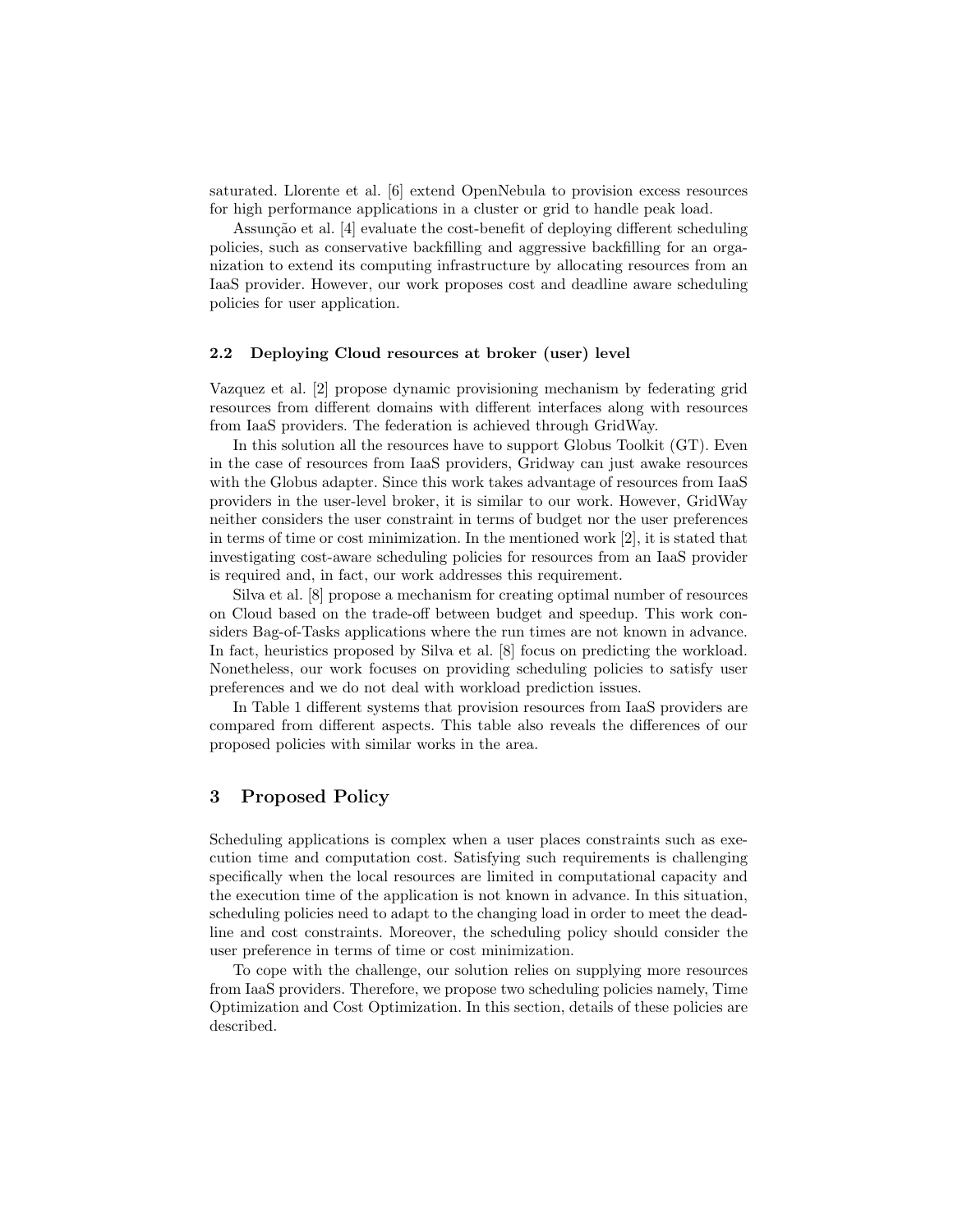#### 3.1 Time Optimization Policy

The Time Optimization policy, as mentioned before, aims at completing the application as quickly as possible, within the available budget. Therefore, according to the pseudo code presented in Algorithm 1, the scheduler spends the whole available budget for hiring resources from the IaaS provider (steps 1 to 3). Available budget is defined according to equation (1) and indicates the amount of money the scheduler can spend per hour. However, the number of hired resources should not be more than the number of remaining tasks.

There is a delay between the time the request is sent to the IaaS provider and the time resources become accessible<sup>1</sup>. After getting accessible, hired resources are added to the list of available servers (step 4) and the scheduler can dispatch tasks to them (steps 6, 7).  $AddAsServer()$  is a thread that keeps track of the request sent to the IaaS provider to get accessible. To attain the minimum execution time, hired resources are kept up to the end of execution. At the end of execution, all resources from the IaaS provider are terminated (step 8).

$$
BudgetPerHour = \frac{TotalBudget}{[Deadline - CurrentTime]}
$$
 (1)

| <b>Algorithm 1:</b> Time Optimization Scheduling Policy. |  |  |  |
|----------------------------------------------------------|--|--|--|
| Input: deadline, totalBudget, resourceCost               |  |  |  |
| 1 budgetPerHour =totalBudget / (deadline -currentTime);  |  |  |  |
| 2 reqCounter = budgetPerHour / resourceCost;             |  |  |  |
| 3 RequestResource(reqCounter);                           |  |  |  |
| 4 availResources $+$ = AddAsServer();                    |  |  |  |
| 5 DoAccounting $()$ ;                                    |  |  |  |
| 6 while TaskRemained() = $True$ do                       |  |  |  |
| SubmitTask(availResources);<br>$7 \mid$                  |  |  |  |
| 8 Terminate (regCounter);                                |  |  |  |
|                                                          |  |  |  |

#### 3.2 Cost Optimization Policy

The Cost Optimization policy completes the application as economically as possible within the deadline. According to the pseudo code presented in Algorithm 2, In each scheduling iteration, a set of tasks are submitted to available resources (step 4). Available resources refer to local resources plus resources hired from IaaS provider so far. Then, in step 5 the scheduler estimates the completion time of the remaining tasks based on the time taken for the tasks that have got completed so far.

 $1$  The delay is actually because of the time taken to make (boot) a virtual machine from machine image. For more details see [9].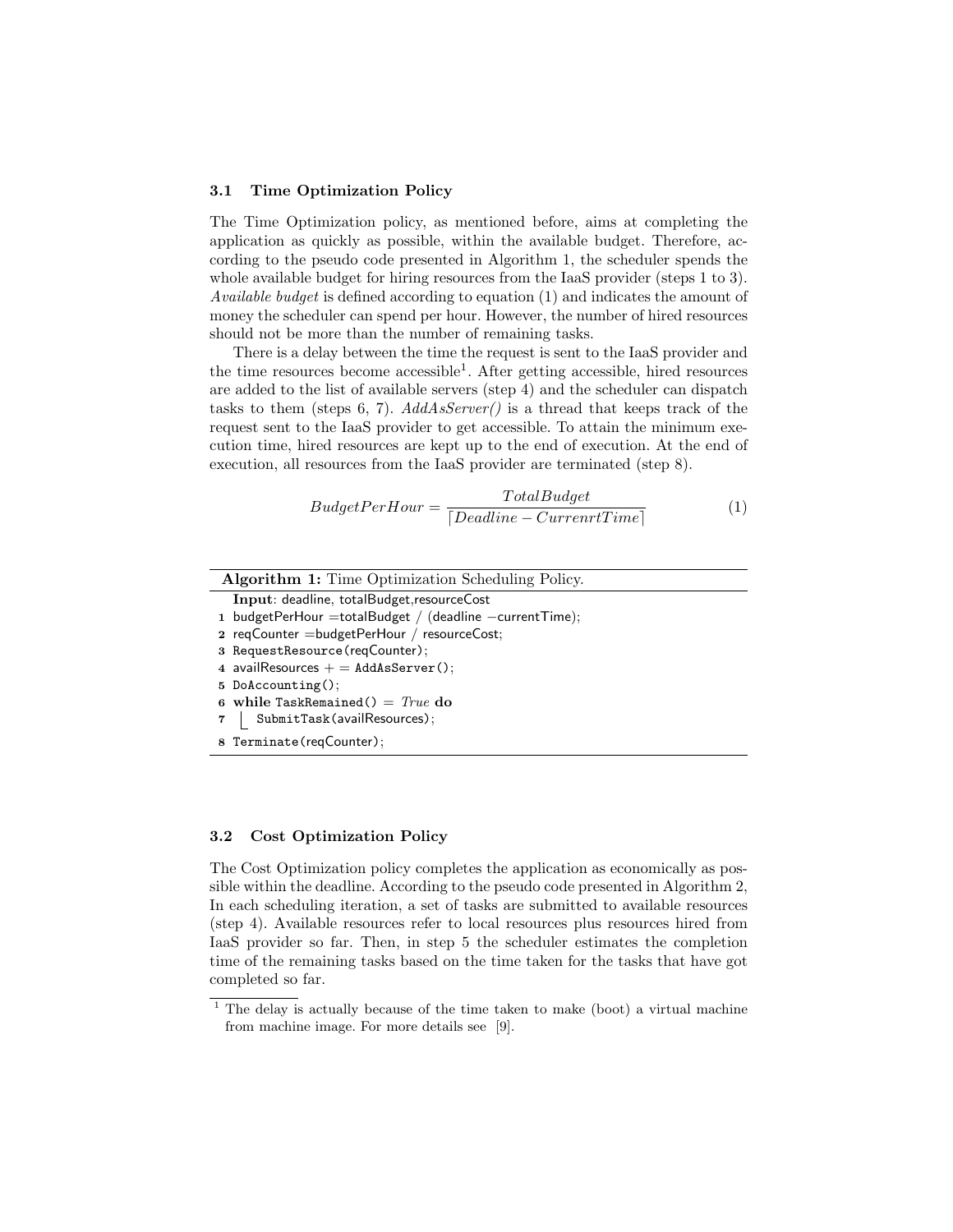However, since we are not dealing with the workload prediction issues in this work, we assume that all tasks of the high performance application have the same execution time. Therefore,  $EstimateCompletionTime()$  in step 5 is a function that estimates the completion time based on equation (2).

$$
Estimation = TasksRemained * TaskRunTime
$$
\n<sup>(2)</sup>

If there is not any available resource (step 6), then a default initial estimation is assumed (step 7) to make the policy hire one resource from the IaaS provider.

In each scheduling iteration, if it is realized that the deadline could not be met and there is enough budget available (steps 9, 10), then just one resource is hired from the IaaS provider.  $AddASServer()$  add the hired resource to available resources as soon as it becomes accessible.

Thus, in the Cost Optimization policy resources are requested from the IaaS provider over time. This results in spending more time to get access to hired resources rather than the Time Optimization policy. We investigate the impact of this issue in the experiments in more details.

Termination of the hired resources happens when the estimated completion time is smaller enough than the deadline (steps 15, 16). In fact, to maximize the chance that the deadline can still be met after terminating one resource, termination is only done if the estimated completion time is smaller than a fraction of the deadline (*estimation* < (*deadline* \*  $\alpha$ ) where  $\alpha$  < 1). In the current implementation of Cost Optimization policy, we consider  $\alpha$  as a constant coefficient (0.7 in our experiments). However, as a future work, we plan to investigate an adaptive value for  $\alpha$ .

 $DoAccording(),$  in both Time Optimization and Cost Optimization policies, takes care of budgeting for hired resources and decreases the available budget base on the price of the hired resources per hour. If there is not enough budget, then  $DoAccounting()$  terminates each hired resource before it starts a new charging cycle.

Note that the implementation of the above policies contains extra steps to keep track of ordered resources to get accessible, accounting, and terminating hired resources. All of these processes are done in separate threads to have the minimum impact on the scheduling performance.

Time Optimization and Cost optimization policies are implemented in Gridbus broker. Moreover, Gridbus broker is extended to be able to interact with Amazon EC2 as an IaaS provider. In the next section, details of extending the broker to Amazon EC2 are discussed.

## 4 System Implementation

Gridbus broker mediates access to distributed resources running diverse middleware. The broker is able to interface with various middleware services, such as Condor, and SGE [10]. In this work, we extend Gridbus broker to interact with Amazon EC2 as an IaaS provider. Then, we incorporate the aforementioned scheduling policies into the broker.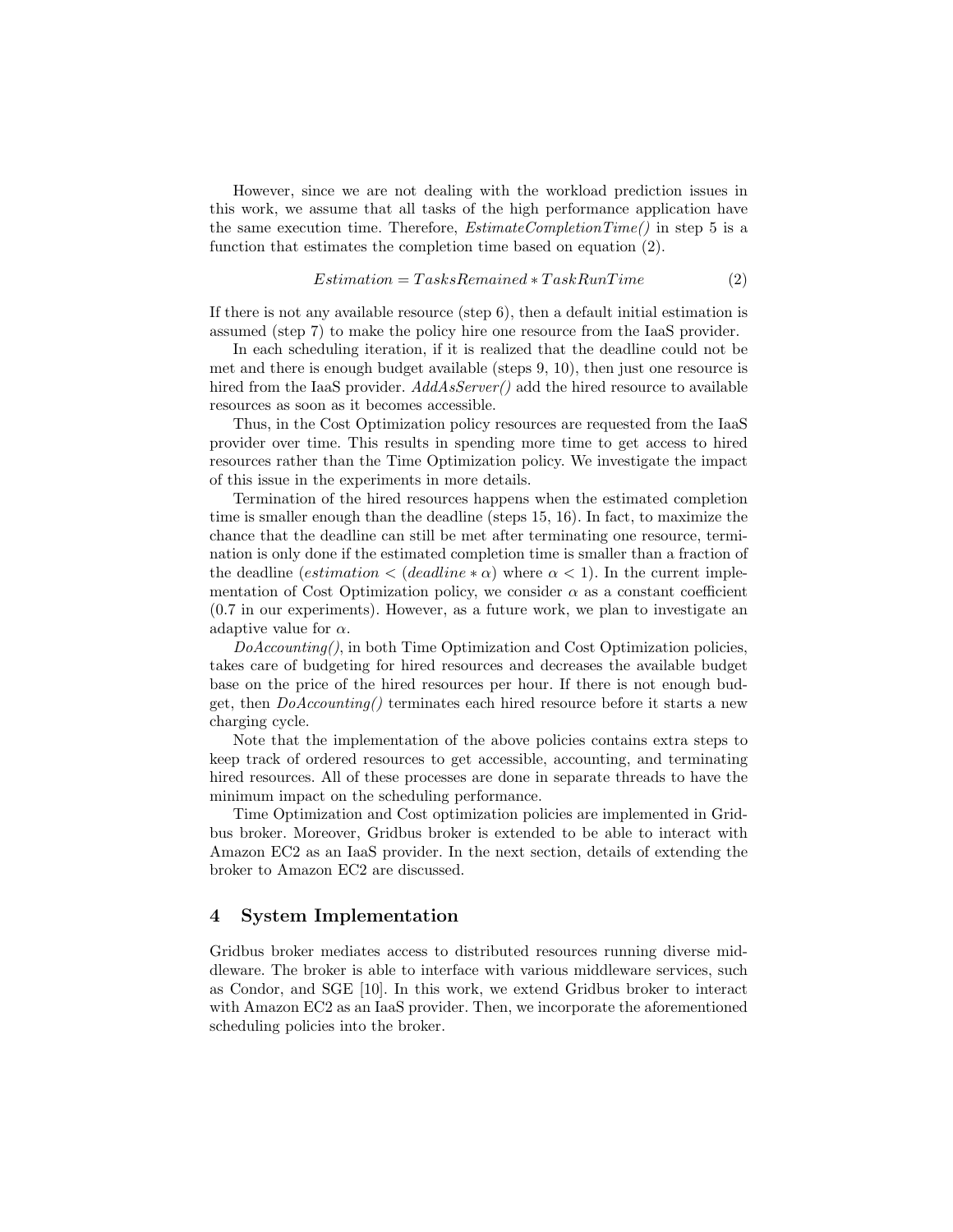Algorithm 2: Cost Optimization Scheduling Policy.

|                         | Input: deadline, totalBudget, resourceCost         |  |  |  |  |
|-------------------------|----------------------------------------------------|--|--|--|--|
| $\mathbf{1}$            | SetAvailBudget(totalBudget);                       |  |  |  |  |
| $\mathbf{2}$            | while TaskRemained() = $True$ do                   |  |  |  |  |
| 3                       | if availResources $>0$ then                        |  |  |  |  |
| $\overline{\mathbf{4}}$ | SubmitTask(availResources);                        |  |  |  |  |
| 5                       | $estimation = EstimateCompletionTime();$           |  |  |  |  |
| 6                       | else                                               |  |  |  |  |
| 7                       | estimation = deadline + 1;                         |  |  |  |  |
| 8                       | if estimation $>$ deadline then                    |  |  |  |  |
| 9                       | $available = GetAvailable();$                      |  |  |  |  |
| 10                      | if availBudget $>$ resourceCost then               |  |  |  |  |
| 11                      | RequestResource(1);                                |  |  |  |  |
| 12                      | availResources $+$ = AddAsServer();                |  |  |  |  |
| 13                      | $DoAccounting()$ ;                                 |  |  |  |  |
| 14                      | else                                               |  |  |  |  |
| 15                      | if estimation $\langle$ (deadline $*\alpha$ ) then |  |  |  |  |
| 16                      | Terminate(1);                                      |  |  |  |  |
|                         |                                                    |  |  |  |  |

In our implemented architecturen (Fig. 1), EC2ComputesManager has a key role in managing resources from Amazon EC2. EC2ComputesManager initiates a thread that keeps track of resources requested by scheduling policy on Amazon EC2. When a resource gets accessible, the resource is added to the available resources as an *EC2ComputeServer* object and scheduler can submit task to it. EC2ComputeServer also deals with the pricing model of the Amazon EC2 by overriding the payment method in isPaid() method. Finally, EC2ComputeServer terminates resources from IaaS provider when terminate() method is invoked by the scheduler. EC2Instance contains all related attributes and relevant methods for managing resources from the IaaS provider. Particularly,  $isReadytoUse()$ method determines if a requested resource from the Amazon EC2 is accessible or not.

Results of our evaluation on the Time Optimization and the Cost optimization policies in Gridbus broker are presented in the next section.

## 5 Performance Evaluation

#### 5.1 Experiment Setup

The specification of the resources and applications used in the experiments are described in this section. We use a cluster (Snowball.cs.gsu.edu) as the local resource. The cluster has 8 Pentium III (XEON 1.9 GHZ) CPU, 1GB RAM, and Linux operating system. We also use Amazon EC2 as the IaaS provider.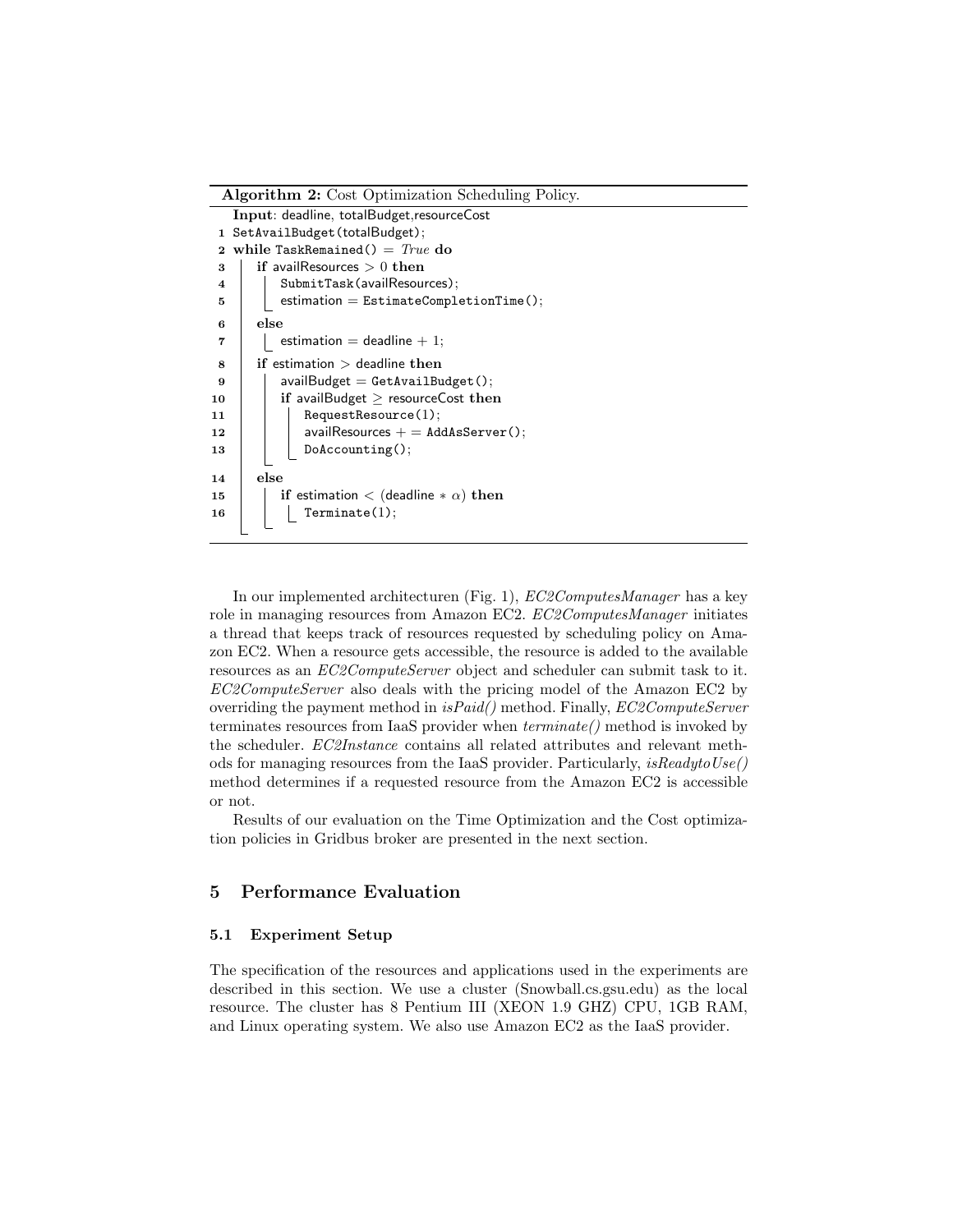

Fig. 1. Class diagram describing the implementation details of extending Gridbus roker to Amazon EC2 as an IaaS provider.

Amazon EC2 offers resources with different computational power. In the experiments we use the cheapest resource type which is known as *small* computational unit (we call it small instance). Another reason for using small instances is that, in terms of hardware specification, small instances are the most similar resource types to our local resources in the cluster. Each small instance is equivalent to 1.2 GHZ XEON CPU, 1.7GB RAM, Linux operating system, and costs 10 cents per hour.

We use a Parameter Sweep Application (PSA) in the experiments. A PSA typically is a parameterized application which has to be executed independently with different parameter values (each one is called a task). Pov-Ray [7] is a popular parameter sweep application in image rendering and it is widely used in testing distributed systems. In the experiments, we configure Pov-Ray to render images with the same size. Therefore, we ensure that the execution time is almost the same for all the tasks.

#### 5.2 Experiment Results

The Impact of Budget Spent on Completion Time. In the first experiment, we measure how the application completion time is affected based on the different budget allocated by the user.

For this purpose, we consider the situation that the user wants to run Pov-Ray to render 144 images in two hours (120 minutes) as the deadline. The overall execution time when just Snowball.cs.gsu.edu cluster is used is 138 minutes and since no cost is assigned to the cluster, the overall execution time does not vary by increasing budgets (Baseline in Figure 2). Then, two proposed policies (Time Optimization and Cost Optimization) are tested in the same situation.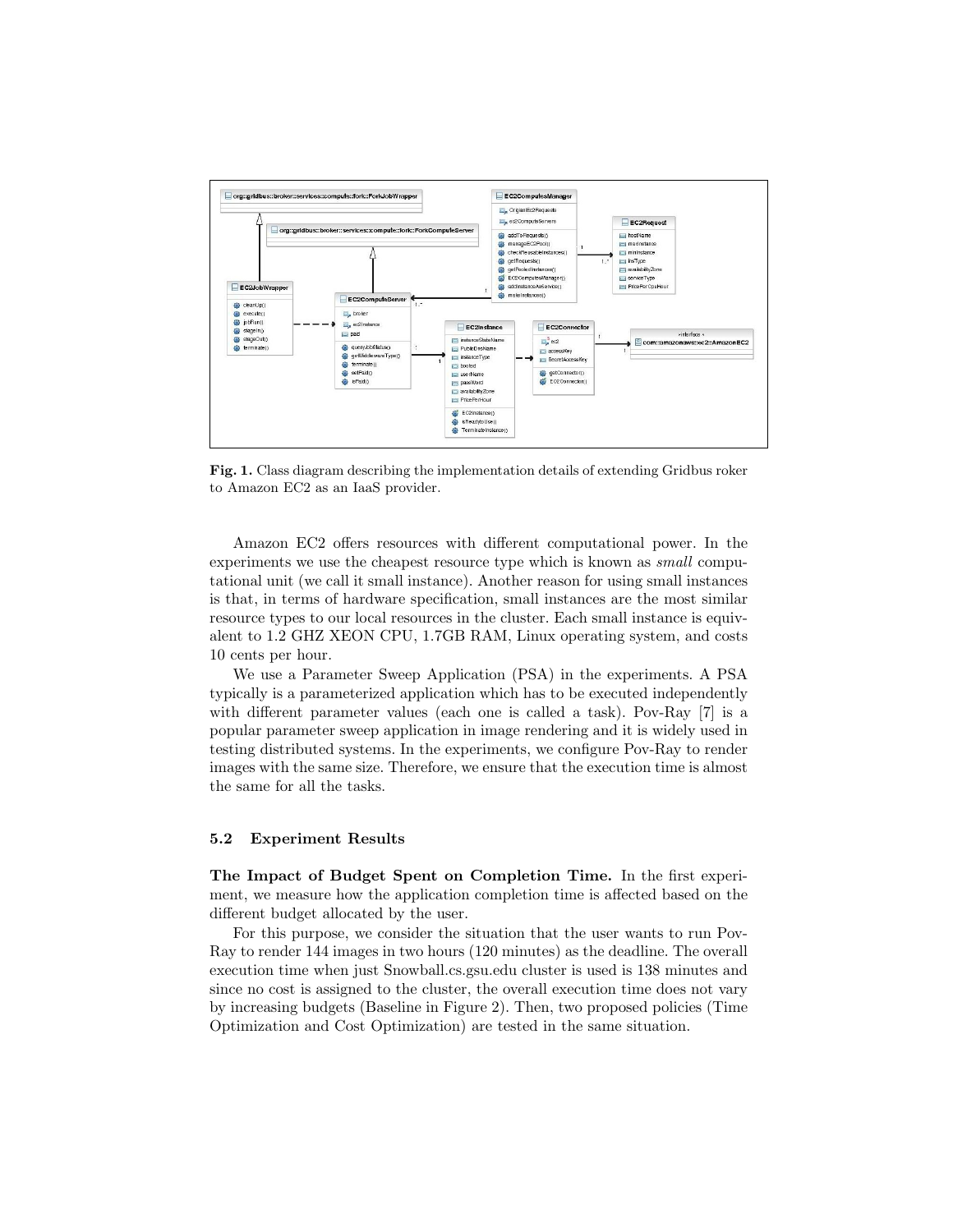

Fig. 2. The impact of allocating more budget on the application completion time without resources from the IaaS provider (Baseline), with Time optimization policy (Time-Opt) and with Cost Optimization policy (Cost-Opt).

As it can be understood from Figure 2, in the Time Optimization policy the application completion time decreases by available budget almost linearly. However, in the Cost Optimization the completion time does not improve anymore after a certain budget (100 cents in this case). In fact, this is the point that the policy does not spend any more money to request more resources from the IaaS provider even if there is some budget available. Moreover, for the budgets less than 100 cents, Cost Optimization policy takes more time to complete rather than Time Optimization with the same budget allocated. This is mainly because the Cost Optimization policy does not spend all of the allocated budget. This issue is discussed more in the next experiment in which the efficiency of the two policies is illustrated. Another reason is that, resources in the Cost Optimization are added over the time and terminated as soon as the scheduler realizes that the deadline can be met. However, in the Time Optimization all resources are requested in the very first moments and kept up to the end of execution.

Efficiency of the Time Optimization and Cost Optimization Policy. In this experiment, the efficiency of the Time Optimization and the Cost Optimization scheduling policies are measured for different amount of allocated budget. We define the efficiency as follows:

$$
efficiency = \frac{(\alpha - \beta)}{\delta} \tag{3}
$$

Where  $\alpha$  is the time taken to complete the application just by deploying Snowball.cs.gsu.edu cluster.  $\beta$  is the completion time by using both Snowball.cs.gsu.edu cluster and resources from the IaaS provider. Finally,  $\delta$  indicates the budget spent to hire resources from IaaS providers. Other experiment parameters are the same as experiment 5.2.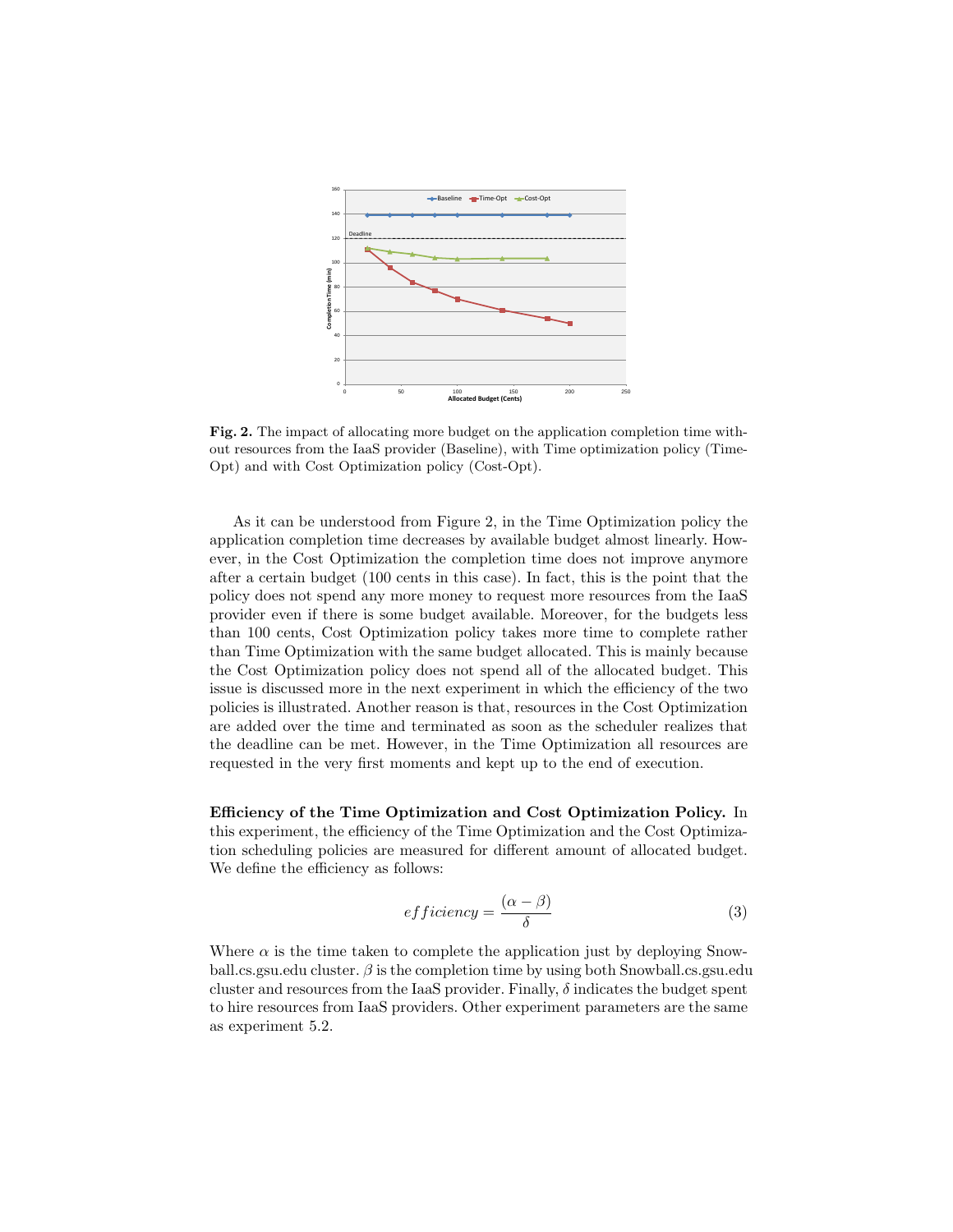

Fig. 3. Efficiency of Time Optimization and Cost Optimization policies with different budget allocated.

According to Figure 3, in the Time Optimization policy, the decrease in efficiency (from 1.4 to 0.77 and from 1.38 to 0.89) happens because of the rapid increase in spent budget. However, there is a sharp rise in efficiency (from 0.77 to 1.38) when the allocated budget increases to 100. This is mainly because of the decrease in spent budget. In other words, by hiring five resources from the IaaS provider, the application gets completed before another charging cycle for resources from IaaS provider starts. Therefore, the spent budget decreases sharply (from 80 to 50 cents) and the efficiency increases. We expect more similar sudden rises in the Time Optimization policy, specifically when the deadline is long (several hours or days).

Similar behavior happens in Cost Optimization, when the allocated budget is increased from 40 to 60 cents. In this case, again more resources (three resources for one hour) are kept for less time instead of fewer resources for more time (two resources for two hours when allocated budget is 40).

The Impact of the Time Optimization and Cost Optimization Scheduling Policies on the Completion Time of Different Workload Types. In this experiment, we investigate how the Time Optimization and the Cost Optimization policies behave for different workload types. Doing this experiment, we consider five workload types. According to Table 2, the number of tasks increase exponentially whereas the run time for each task decreases at the same rate from type 1 to type 5. All of these workloads have the same completion time (150 minutes) when just Snowball.cs.gsu.edu cluster is used. For all of these workloads, we use the same deadline and budget (120 minutes and 100 cents respectively) during the experiment.

This experiment demonstrates the applicability of the proposed policies for different kinds of workloads. As it is illustrated in Figure 4, both policies can get the application completed before the deadline. The only deadline violation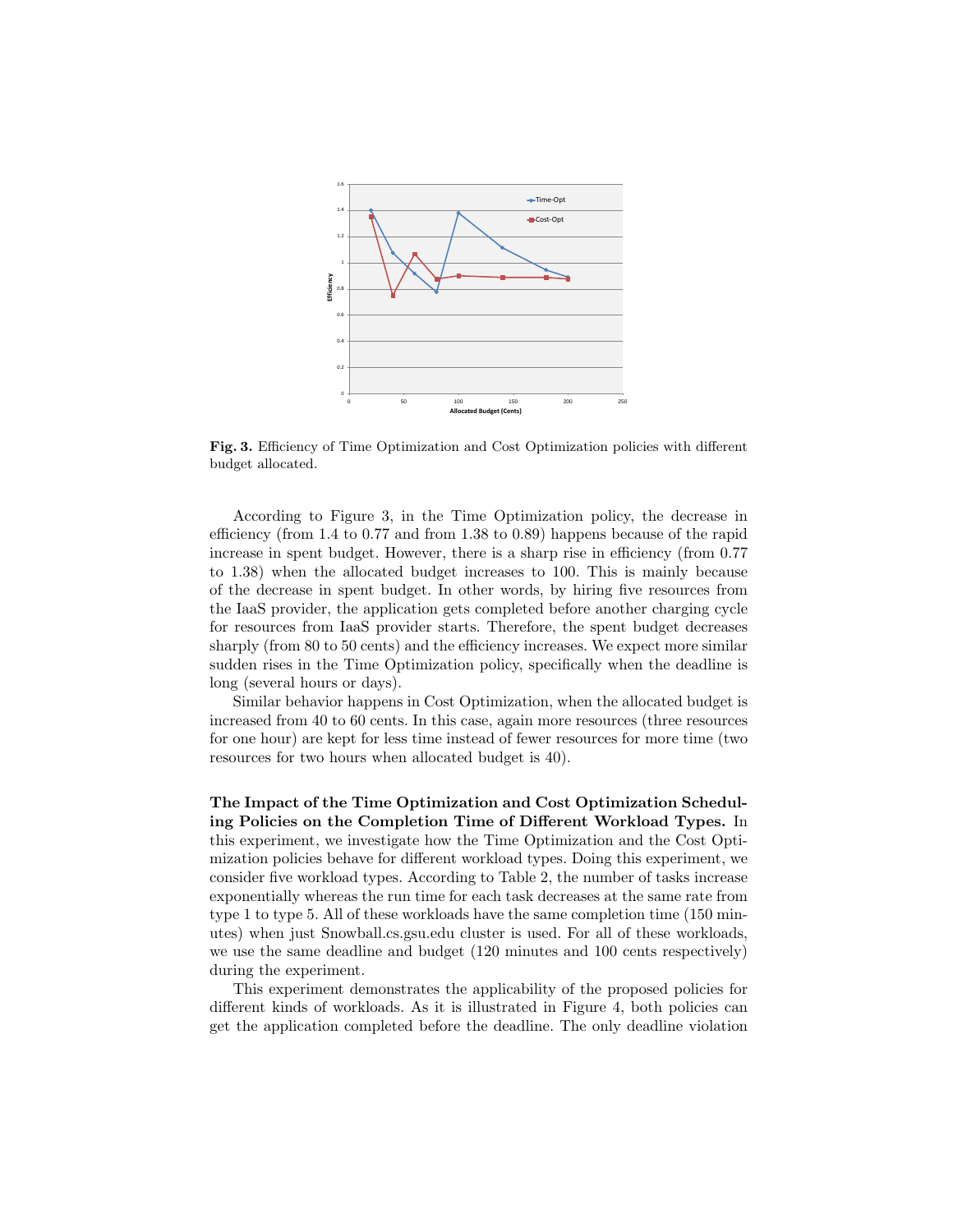

Fig. 4. Application completion time for different workload types with the cluster as local resource (Baseline) and with the resources from the IaaS provider in Time Optimization (Time-opt) and Cost Optimization (Cost-opt) policies.

is in Cost Optimization policy for workload type 1. The reason is that there is not enough scheduling iteration in which Cost Optimization policy can request more resources from the IaaS provider, thus that workload get completed just by two resources ordered from the IaaS provider.

The minimum difference in completion time between Time Optimization and Cost Optimization is in the workload type 5. The reason is that the execution time for each task is short (2.34 minutes according to Table 2). This results in more frequent scheduling iterations. Hence, extra resources from the IaaS provider are requested in the very first scheduling iteration and these additional resources can contribute more for running tasks. However, the reason for dif-

Workload No of Tasks Task Time (minutes) Type 1 32 38<br>Type 2 64 18.75 Type 2 64 18.75<br>Type 3 128 9.37  $\begin{tabular}{ll} Type 3 & \quad \quad \color{red} 128 \\ \end{tabular}$ Type 4 256 4.65<br>Type 5 512 2.34

Type 5

Table 2. Different workload types used in the experiment 5.2.

ference in completion time is that in the Cost Optimization resources are not retained up to the end of execution. Another reason for difference in completion time is the time taken by the IaaS provider to make the resources accessible. Since in the Cost Optimization policy resources are requested over time, the overhead related to preparing resource by the IaaS provider is longer than the Time Optimization policy in which all resources from the IaaS provider are requested at the same time.